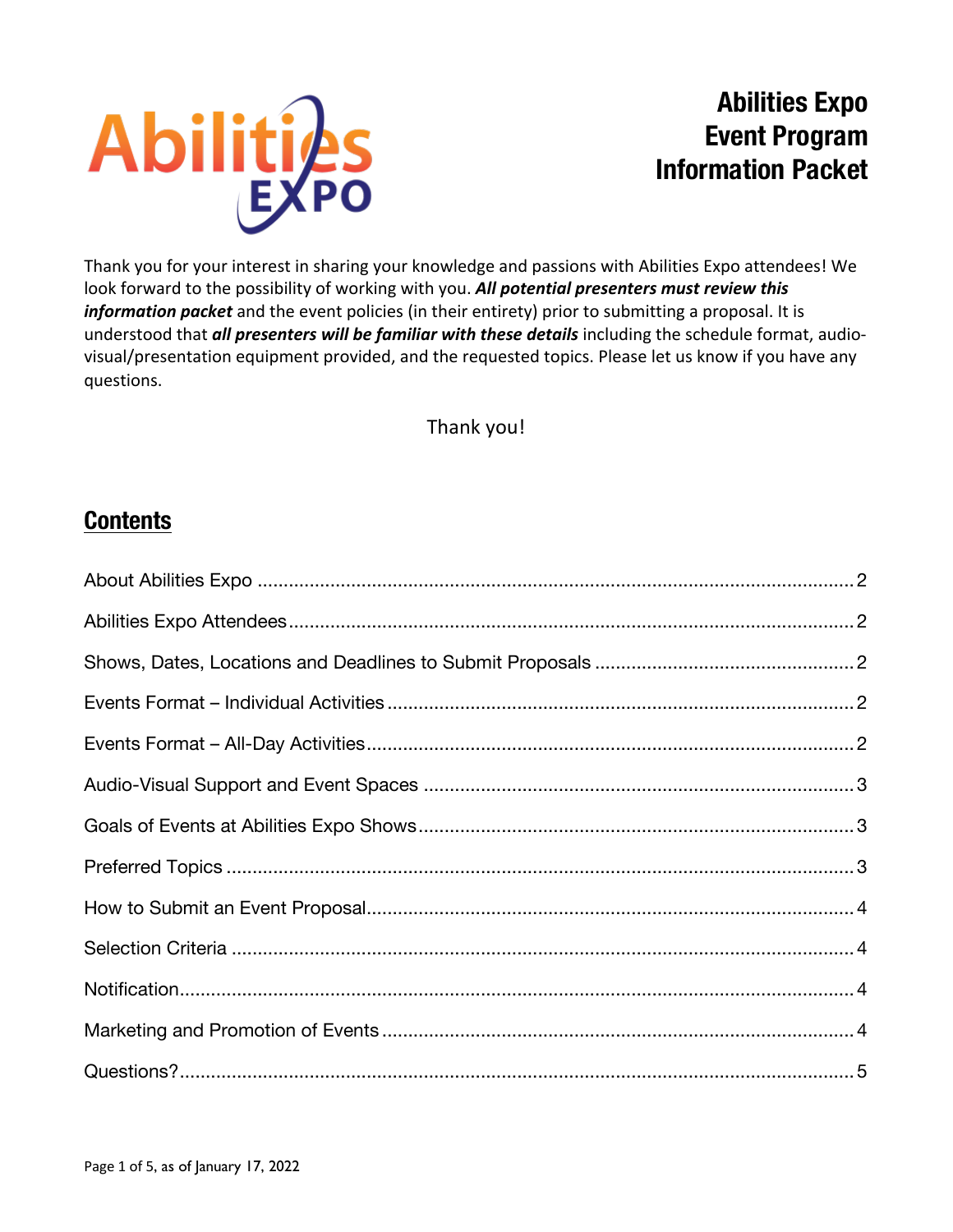### **About Abilities Expo**

Abilities Expo is the leading event for 54 million Americans with disabilities and those who support

them - families, caregivers and healthcare professionals. Abilities Expo is about bringing necessary products and services together under one roof for the community of people with disabilities. It's about introducing opportunities that can enrich people's lives ...especially opportunities they never knew were out there.

The show's primary focus is to connect attendees with exhibitors for access to products, resources and services. In addition, Abilities Expo offers a broad selection of free educational workshops, events, and activities to enhance the attendee experience.

**Abilities Expo Attendees 38%** Parents / Friends / **Caregivers 36%** People with **Disabilities 20%** Healthcare & **Disability** Professionals **6%** Other

We seek speakers and organizations that are interested in sharing their expertise and knowledge at Abilities Expo. If you would like to be involved, please submit a proposal. Early submission of proposals is strongly encouraged.

## **Shows, Dates, Locations and Deadlines to Submit Proposals**

Event proposals will be accepted one year in advance of each show. For the full list of shows, dates, and locations visit our website at www.abilities.com The website will always have the most up to date information about our schedule.

#### **Events Format – Individual Activities**

- *Schedule:* Events will be considered for any one or all three days of the show.
- *Length of Each Event:* Events last between 30 and 60 minutes. There will be at least 15 minutes between events to allow for set up of the next scheduled event.
- *Cost to Attendees:* Abilities Expo is a free event. Events are also free. **Attendees cannot be charged for any part of your event.**
- *Cost to Presenters:* There is no cost to present. Presenters are not required to exhibit.
- *Number of Attendees:* Attendees will not be registering for specific events. Attendance is firstcome-first-served and will vary throughout the Expo. Attendance may be a small group of dedicated people or it may draw as many as 100 people.
- *Event Promotions:* Due to the large number of activities taking place at Abilities Expo, **we do not announce events over the public address system**. Events are promoted on signs at the event and online at the Abilities Expo website and via our social media channels.

### **Events Format – All-Day Activities**

- All-day activities will take place on all three days of each show, for all hours the show is open.
- All-day activities take place in a designated area on the show floor.
- *Cost to Attendees:* Abilities Expo is a free event. Events are also free. **Attendees cannot be charged for any part of your activity.**
- Due to the large number of activities taking place at Abilities Expo, **we do not announce events over the public address system**. Events are promoted on signs at the event, in the show directory, and online in social media and the Abilities Expo website.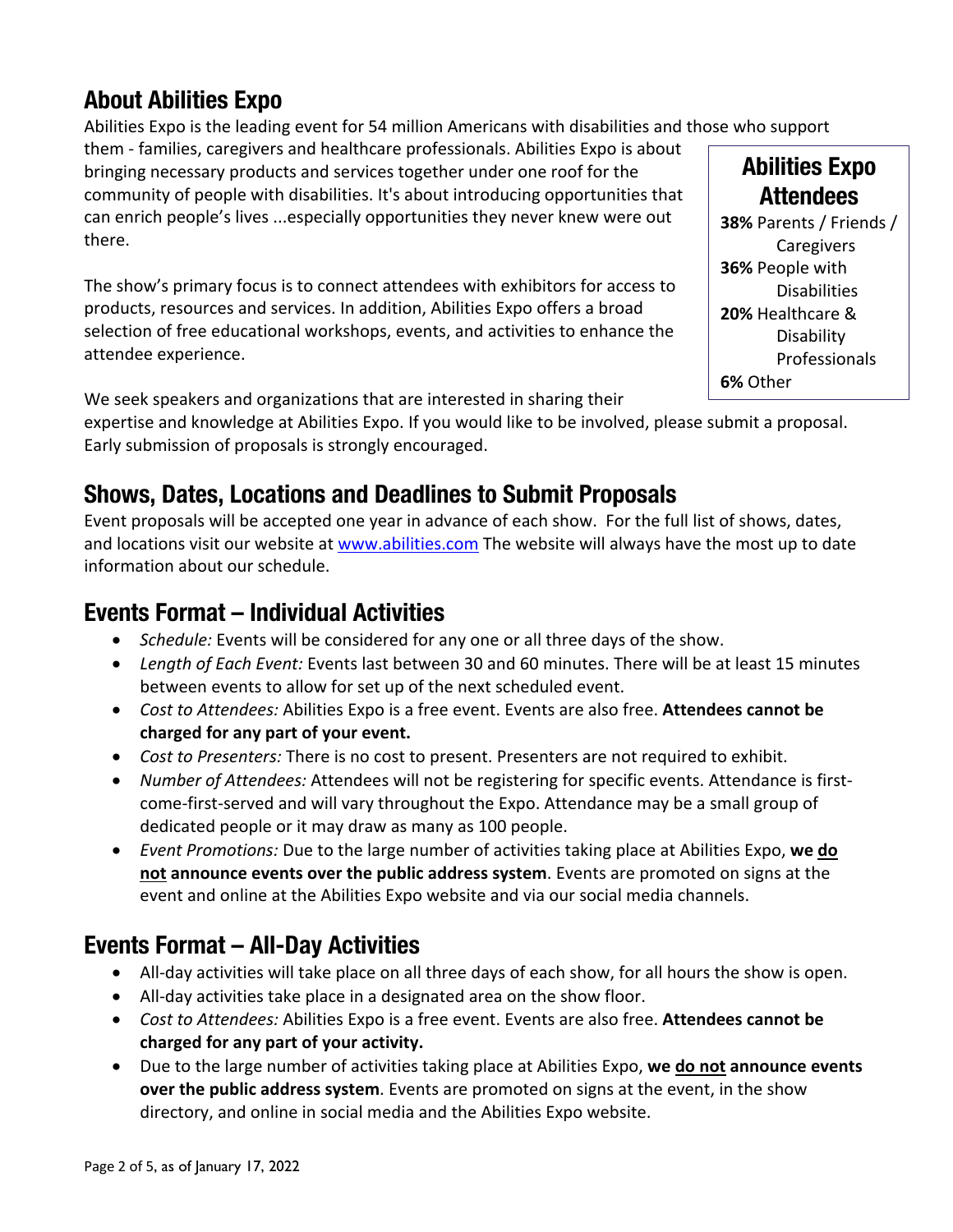#### **Audio-Visual Support and Event Spaces**

- *Where:* All events take place on the show floor, *not* in separate rooms.
- *AV Equipment:* Audio-visual equipment provided includes: a sound system, two microphones (one handheld, one headset or lavaliere), and two speakers.
- *Music:* Music can be played through an AV jack in the sound system. We **do not** have Bluetooth or CD playing capabilities. A music preparation checklist will be sent with more details if your proposal is accepted.
- *Chairs and Tables:* The event space will have 50 folding chairs that can be rearranged to suit the event taking place, including taking them out of the space all together. The Event space includes a table to be used as you see fit.

#### **Goals of Events at Abilities Expo Shows**

Abilities Expo shows include events with the goal of accomplishing these objectives:

- 1. To provide attendees with an opportunity try activities while they are at the show, connect with the presenting organizations, and continue that connection after the show has ended.
- 2. To broaden awareness of the types of activities available to the disability community in each show region.

#### **Preferred Topics**

The most popular events at Abilities Expo are those that include practical information, focus on living life fully with a disability and are applicable to people with many different types of disabilities. Presentations designed as marketing or promotional pitches for specific products, programs or technologies **are not permitted**. All presentations are expected to be general and unbiased, and based in education.

#### **Sample events and activities that have been successful at past shows include:**

- Sports Demonstrations
- Wheelchair Maintenance classes
- Assistance, Service, and Therapy Animal Demos
- Dancing (all styles!)
- Exercise and Fitness Classes
- Fun Activities such as face painting and juggling
- Activities for kids such as sports, crafts, and storytelling
- Gardening Demos
- Yoga
- Meet and Greets with Athletes, Celebrities and Mascots

**We do not present the following event types at Abilities Expo:** Musical performances (vocal or instrumental, except acoustical for children), comedians, product-specific demonstrations (unless presented by a non-profit organization), or motivational/inspirational speakers.

**Remember, all events and activities must include an opportunity for attendees to try the event or activity**. It could be trying a sport, learning how to greet a horse, petting a service dog, dancing, making art, or something similar.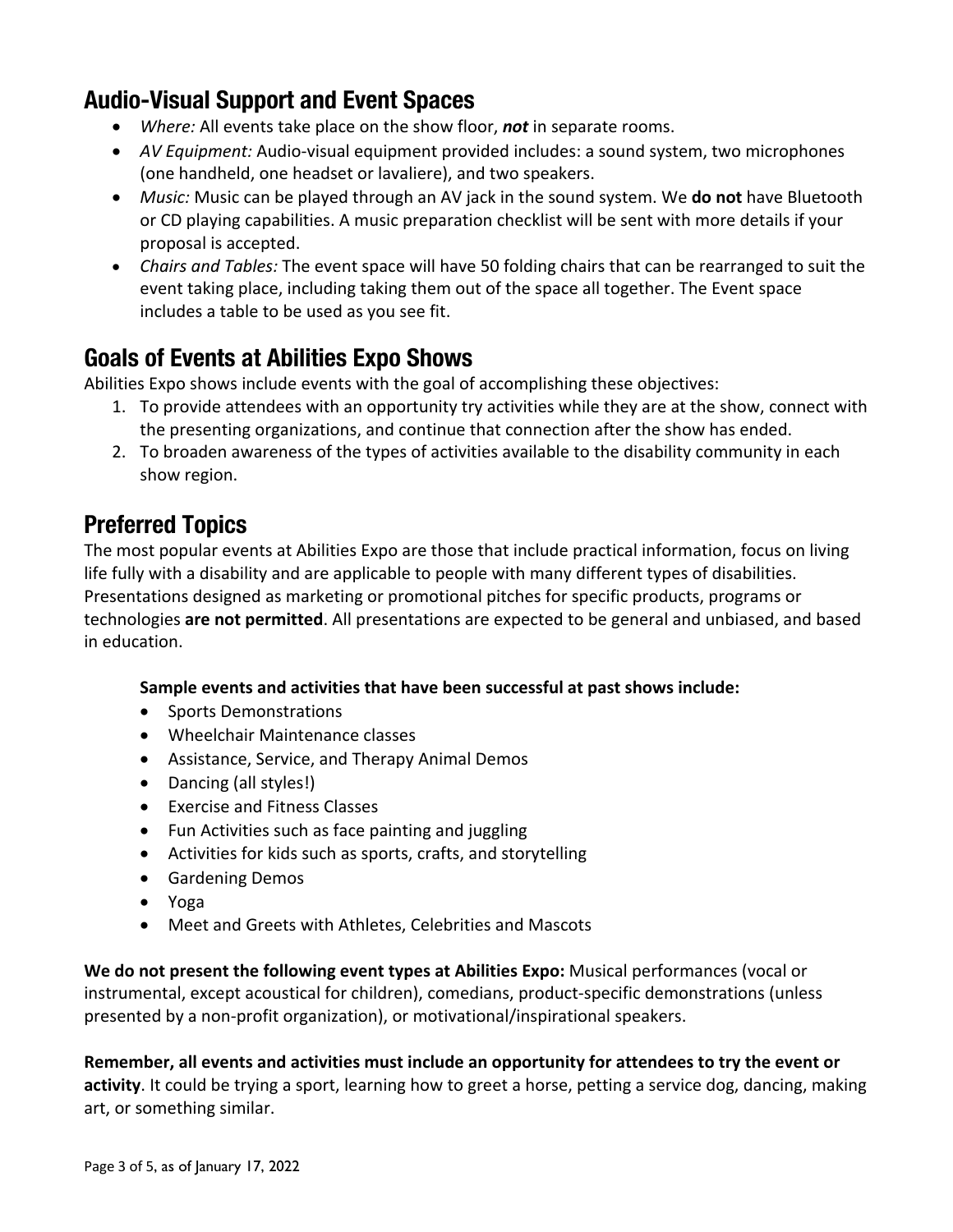#### **How to Submit an Event Proposal**

Submit the following information via email to slaucks@abilities.com. All information should be presented in a single document or email. If sending in a file, please send in Word or Text.

- 1. Event Title: Be clear and concise.
- 2. For each Presenter: Their Name, Job Title, Organization, any Professional Credentials, Telephone Number, Email Address, and Social Media Handles (Twitter, Instagram, Facebook).
- 3. Proposed Description: Descriptions must be in paragraph form and no more than 150 words. Tell us what attendees will see and experience during your event.
- 4. Description of Presenting Organization: Provided in paragraph form. About 150 words long.
- 5. Website and/or social media for the presenting organization(s).
- 6. Images of someone participating in the activity and logos of the presenting organization. Please send images separately (not embedded in a document) in as large of a file as you have available.
- 7. List the show or shows you would like to be considered for (location and dates).
- 8. Signed copy of Event Policies document.

### **Selection Criteria**

*Please take time with your proposal.* We review **many** proposals and *the quality of the proposal is a key factor in the consideration process*. Applications must be complete. A well-defined proposal meets the following criteria:

- Includes all items listed above under "How to Submit an Event Proposal"
- Clear title and description
- Well-defined focus to your identified audience
- Value to attendees including how they would participate
- Connection of the speaker and/or organization to the disability community

Only *fully completed* applications that are *within word limitations* can be considered.

#### **Notification**

Events are selected between three and four months prior to the date of the show. Presenters will receive confirmation in advance of show promotions to confirm your session and scheduled date and time.

### **Marketing and Promotion of Events**

**Speakers for Abilities Expo receive significant exposure via our website and promotions.** Each show features an extensive marketing campaign using direct mail, email, website, media outreach and advertising. **Selected presenters are expected to promote their event to their own networks.** Abilities Expo will provide you with digital marketing tools to share on your website, via email and social media.